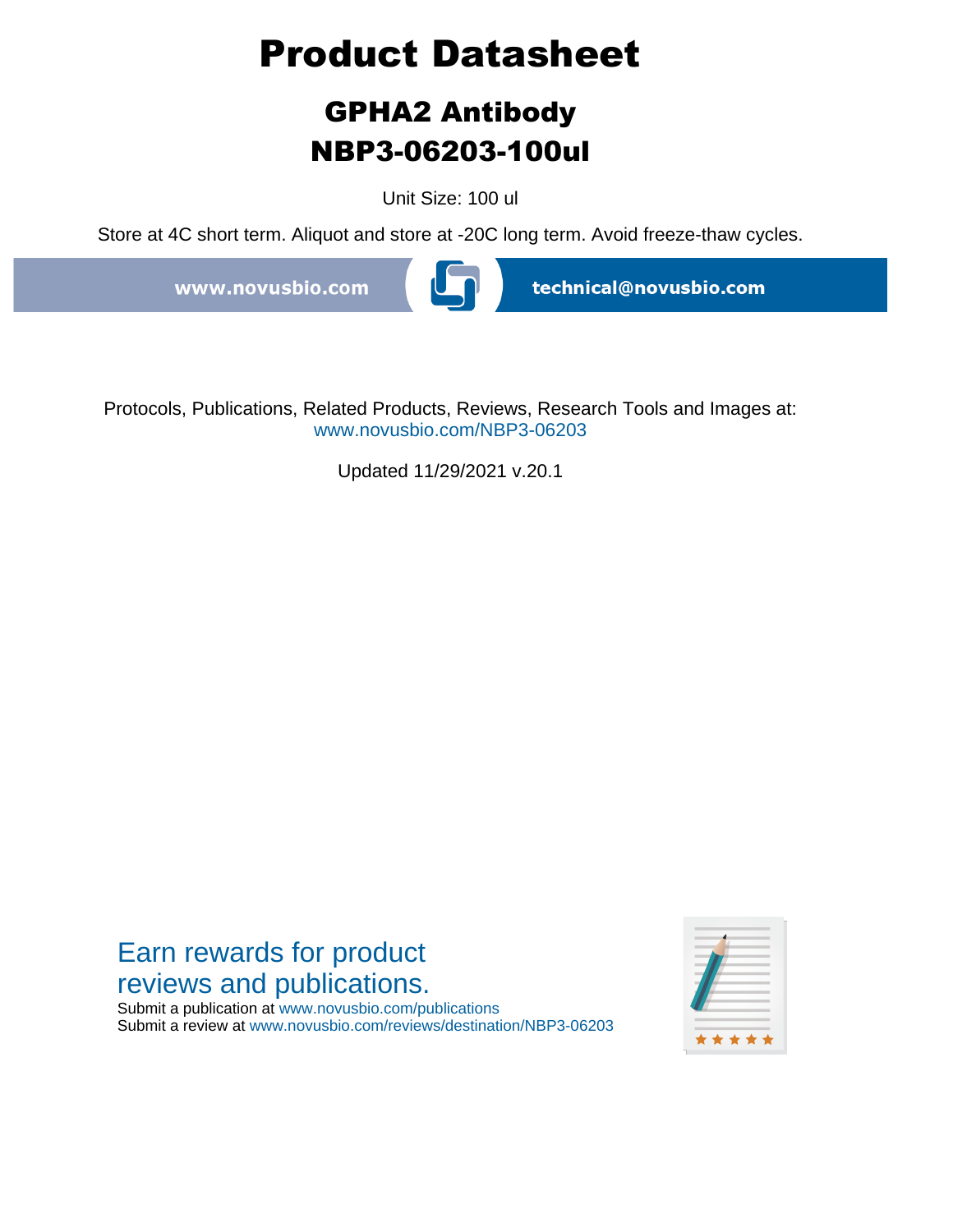#### **NBP3-06203-100ul**

GPHA2 Antibody

| <b>Product Information</b>         |                                                                                                                                                                                                                                   |
|------------------------------------|-----------------------------------------------------------------------------------------------------------------------------------------------------------------------------------------------------------------------------------|
| Unit Size                          | 100 ul                                                                                                                                                                                                                            |
| <b>Concentration</b>               | Please see the vial label for concentration. If unlisted please contact technical<br>services.                                                                                                                                    |
| <b>Storage</b>                     | Store at 4C short term. Aliquot and store at -20C long term. Avoid freeze-thaw<br>cycles.                                                                                                                                         |
| <b>Clonality</b>                   | Polyclonal                                                                                                                                                                                                                        |
| <b>Preservative</b>                | No Preservative                                                                                                                                                                                                                   |
| <b>Isotype</b>                     | IgG                                                                                                                                                                                                                               |
| <b>Purity</b>                      | Protein A purified                                                                                                                                                                                                                |
| <b>Buffer</b>                      | 0.2 um filtered solution in PBS                                                                                                                                                                                                   |
| <b>Product Description</b>         |                                                                                                                                                                                                                                   |
| <b>Host</b>                        | Rabbit                                                                                                                                                                                                                            |
| <b>Gene ID</b>                     | 170589                                                                                                                                                                                                                            |
| <b>Gene Symbol</b>                 | GPHA <sub>2</sub>                                                                                                                                                                                                                 |
| <b>Species</b>                     | Human                                                                                                                                                                                                                             |
| Immunogen                          | Produced in rabbits immunized with purified, recombinant Human GPHA2<br>(Q96T91; Met1-Tyr129).                                                                                                                                    |
| <b>Notes</b>                       | This antibody can be stored at 2C-8C for one month without detectable loss of<br>activity. Antibody products are stable for twelve months from date of receipt<br>when stored at -20C to -80C. Avoid repeated freeze-thaw cycles. |
| <b>Product Application Details</b> |                                                                                                                                                                                                                                   |
| <b>Applications</b>                | <b>ELISA</b>                                                                                                                                                                                                                      |
| <b>Recommended Dilutions</b>       | ELISA 1:1000-1:2000                                                                                                                                                                                                               |